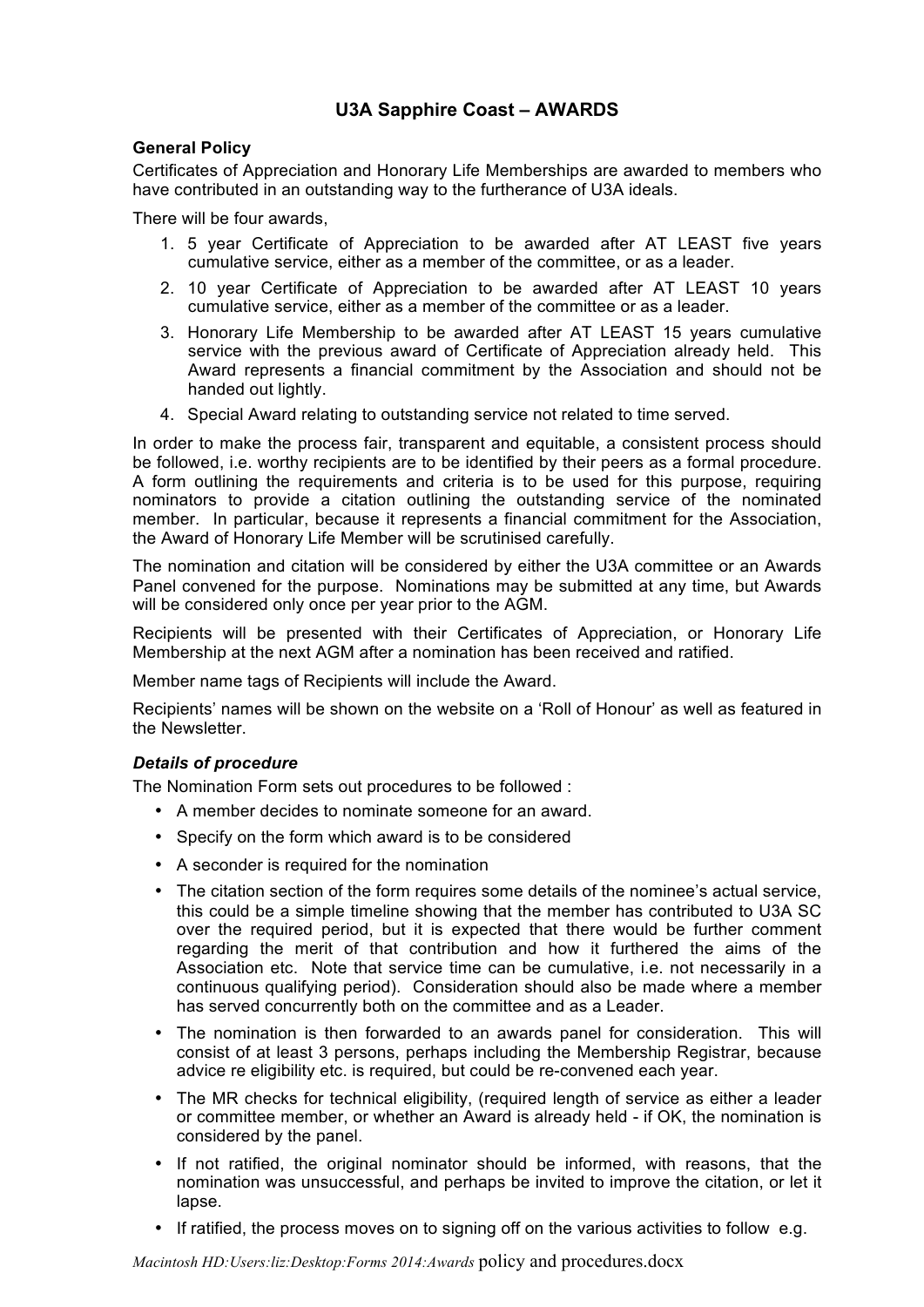Panel Notify Public Officer, Membership Registrar, and Secretary Member Reg Enter details in membership db and produce a new name tag including the Honour info (to be handed out with presentation at the AGM)

- Secretary Prepare documents for presentation Certificates etc.
- The Award is presented at the next following AGM
- Completed Nomination form to be retained and filed.
- Website manager to Update the 'Roll of Honour' on the website

# *Notes for nominators :*

#### *Timetable :*

Nominations can be made at any time during the year, but the process needs to be finalised before the end of February to allow time for the various procedures to be completed before the AGM in March. Suggest cut off date 31 December for nominations. Because of the financial nature of the Honorary Life membership, only one will be granted in any given year.

# *Length of service*

The time served is designated as cumulative, that is, cumulative as a leader or committee member, not as a member simply remaining financial for 5 years, but only occasionally doing something. e.g. .A person may therefore be a leader for a couple of years, then have a break of 2 years, then come back to it for 3 years resulting in a cumulative period of 5 years. Members who serve concurrently on both the committee and as leaders may be given special consideration to count such time as separate.

#### *Nominators and seconders*

Nominator, seconder, and nominee should all be financial at the time of nomination.

# *Consistency*

Awards should be made according to the same criteria for everyone. Reports outlining the records of leaders and committee members can be obtained from the membership registrar

#### *Advertisement*

All members should be informed (via the newsletter and the website) about this facility and be encouraged to nominate a worthy recipient. Nomination forms can be downloaded from the website, or from the Membership Registrar, Secretary, or from a stock to be held at the Centre.

# *Secret*

Whether or not to keep the nomination a secret from the proposed recipient would be up to the nominator.

# *Weighting the kinds of service performed.*

Previously, a simple matrix which indicates that a person has been a leader or a member of the committee in a specified year has been used to determine who is worthy of an award, coupled with personal knowledge. Such a graph may be an adequate indication for someone as a committee or sub-committee member, which is generally a full year commitment, however, it cannot indicate anywhere near accurately what the person might have achieved as a leader, which could vary from leading several courses every week for the whole year (i.e. 40+ sessions, or simply being the contact point for one one-off event). Leaving the decision up to an awards panel's personal knowledge is also deemed inadequate.

It may be possible to devise a points system within the member database, aligned to leader records which gives weight to the relative merit of service. e.g., say, 1 point for every session, as either convenor or leader. Thus a person convening one session per year would earn 1 point, while someone leading a course every week would earn 40 points in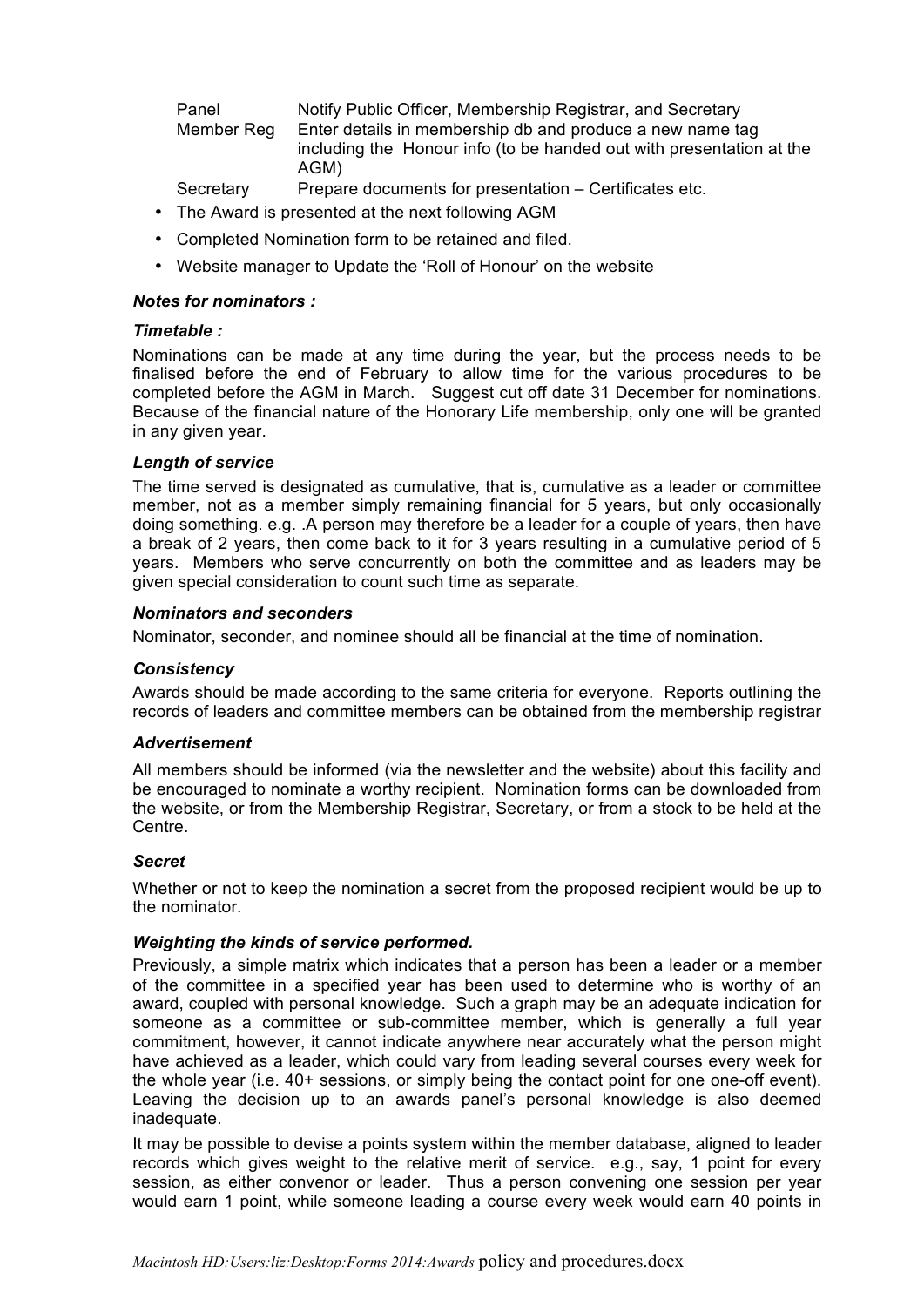the year. Or perhaps the point value for leaders of courses who not only give their time on the day but prepare notes etc. should be at the rate of 1.5 per session …..

A member of the Committee or a sub-committee would earn perhaps 20-30 points for the year, or some figure to be decided.